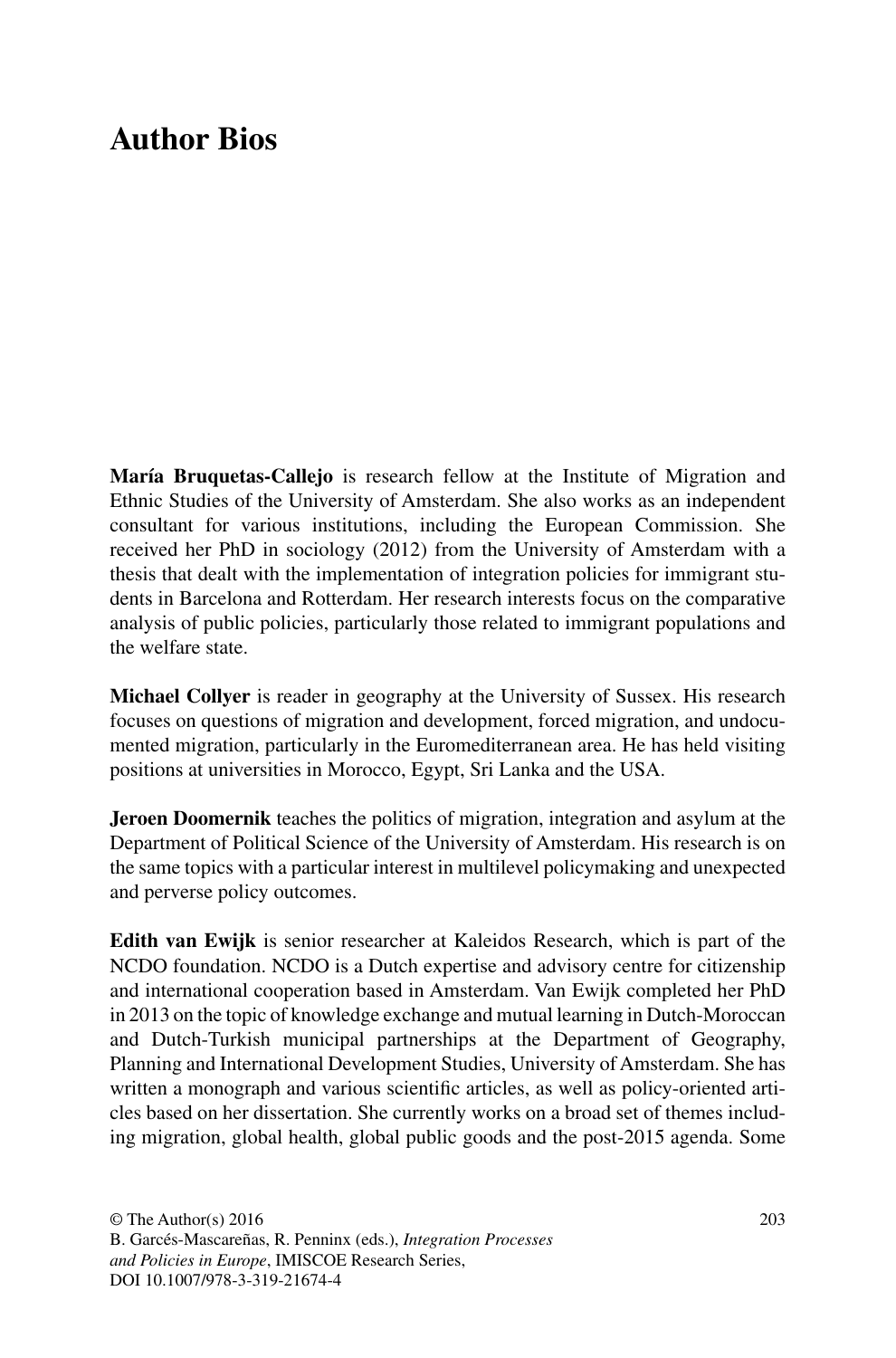of her current works focus on making scientific research on international and sustainable development accessible to a large audience in the Netherlands (she is editor of [www.oneworld.nl/research\)](http://www.oneworld.nl/research). She also has working experience as a junior professional officer in Kenya, as a policy advisor in the Netherlands and as an independent consultant.

**Blanca Garcés-Mascareñas** is visiting professor at the Department of Political and Social Sciences of the Universitat Pompeu Fabra in Barcelona. She graduated with degrees in history and anthropology from the University of Barcelona and holds a PhD cum laude in social sciences (2010) from the University of Amsterdam. Her PhD thesis, which was awarded the Dutch Sociological Association (NSV) biennial prize for the best sociological dissertation defended in the Netherlands, analysed immigration policies in Malaysia and Spain. Blanca has also worked on immigration and integration policies in the Netherlands, on local integration policies and political discourses related to immigration in Spain and, together with Sébastien Chauvin, on a theoretical conceptualization of irregular migration from a comparative perspective.

**Marleen van der Haar** is postdoctoral researcher and lecturer at the Institute for Management Research, Radboud University, Nijmegen. At the Radboud Political Science Department, she works on framing in policies and practices related to immigrant integration and gender equality issues. Her work on category-making in the context of gender and ethnicity has been published amongst others in the *Journal of International Relations and Development* (2013) and *Politics, Groups and Identities* (2013).

**Russell King** is professor of geography at the University of Sussex and also visiting professor of migration studies at Malmö University. Between 1986 and 1993 he was professor of geography at Trinity College Dublin, and he has held visiting appointments at the University of Malta, the University of Trieste, Ben Gurion University of the Negev and Cornell University. His interests range across the entire spectrum of migration studies, although most of his research has been Europe- based, with a special focus on migration processes and transitions in Southern Europe and the Balkan region. He has directed major research projects on international retirement migration, international student migration and return migration. He was editor of the *Journal of Ethnic and Migration Studies* between 2000 and 2013. Amongst his recent books are *The Atlas of Human Migration* (Earthscan 2010), *Remittances, Gender and Development* (I. B. Tauris 2011) and *Counter- Diaspora: The Greek Second Generation Returns 'Home'* (Harvard University Press 2014), all coauthored. In recent years he has published papers in many of the major journals in geography and migration studies, including *Transactions of the Institute of British Geographers* ; *Geoforum* ; *Population, Space and Place* ; *Gender, Place and Culture* ; *Global Networks* ; *Diaspora* ; *Mobilities* ; *International Migration* ; and *Ethnic and Racial Studies* .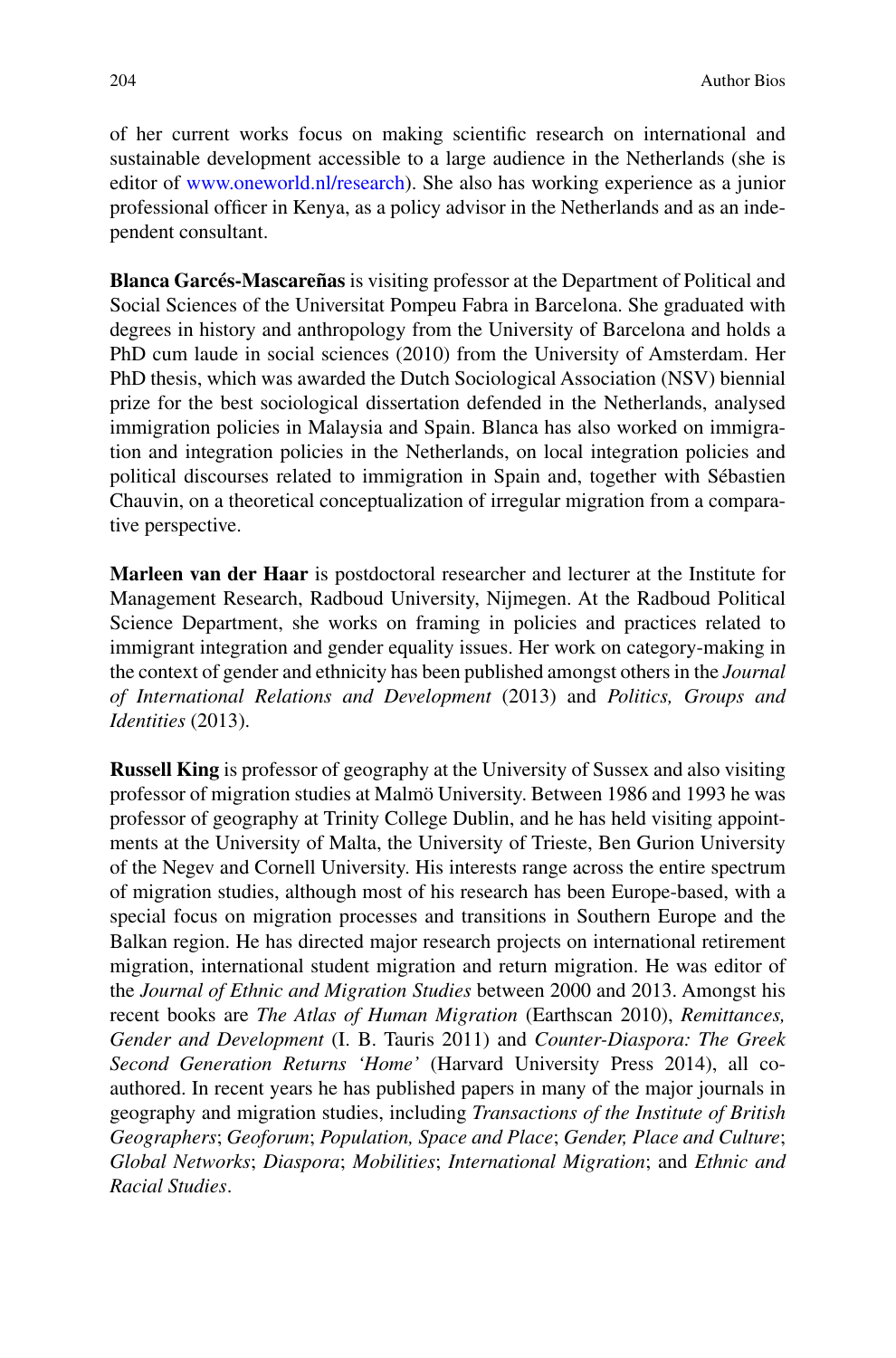**Christof Van Mol** is postdoctoral researcher at the Netherlands Interdisciplinary Demographic Institute (NIDI, The Hague). He has an MA in history from the University of Antwerp, Belgium; an international MA in migration studies from the University of Valencia, Spain, and Lille Catholic University, France; and a PhD in sociology from the University of Antwerp, Belgium. He is interested in the broad field of migration studies with a particular focus on different forms and patterns of intra-European mobility and migration. His latest book (Palgrave Macmillan 2014), for example, focuses on intra-European student mobility.

**Liza Mügge** is assistant professor of political science. She was visiting scholar at the Harvard Minda de Gunzburg Center for European Studies (2012) and is fellow at the Harvard Kennedy School Women and Public Policy Program (2014–2015). Mügge has published on political representation, gender equality, intersectionality and transnationalism. Her monograph *Beyond Dutch Borders: Transnational Politics Among Colonial Migrants, Guest Workers and the Second Generation* was published by Amsterdam University Press (2010).

**Gery Nijenhuis** is a human geographer and assistant professor of international development studies in the Department of Human Geography and Planning, Utrecht University, the Netherlands. Her research interests focus on the relationship between international migration and local development in countries of origin, on transnational activities of migrant organisations and on local governance of mobility. Relevant publications include 'Transnational activities of immigrant organisations in the Netherlands: Do Ghanaian, Moroccan and Surinamese diaspora enhance development?' (Nijenhuis, G. and Zoomers, A., forthcoming July 2015); *The State and the Grassroots: Immigrant Transnational Organizations on Four Continents* (New York: Berghahn Books, edited by A. Portes and P. Fernandez-Kelly; 'Embedding international migration: The response of Bolivian local governments and NGOs to international migration', *Environment and Urbanization* , 2010, 22(1): 67–79; and 'Institutionalising international migrants' activities: The impact of codevelopment programmes', *International Development Planning Review*, 2010, 32(3–4): 246–265 (with A. Broekhuis).

**Eva Østergaard-Nielsen** is associate professor in the Department of Political Science at the Autonomous University of Barcelona. She holds degrees in anthropology and political science from Copenhagen University and a PhD in politics from the University of Oxford/St. Antony's College. Her research interests include transnational politics of migration, political parties, and the transnational electoral dynamics of external citizenship and migration and development. Østergaard-Nielsen's publications include *Transnational Politics: Turks and Kurds in Germany* (Routledge 2003) and *International Migration and Sending Countries* (Ed., Palgrave 2003), as well as numerous chapters in edited volumes and refereed articles in journals such as *Global Networks* , *International Migration Review* , *International Journal of Regional and Urban Studies* and *Ethnic and Racial Studies* . Her most